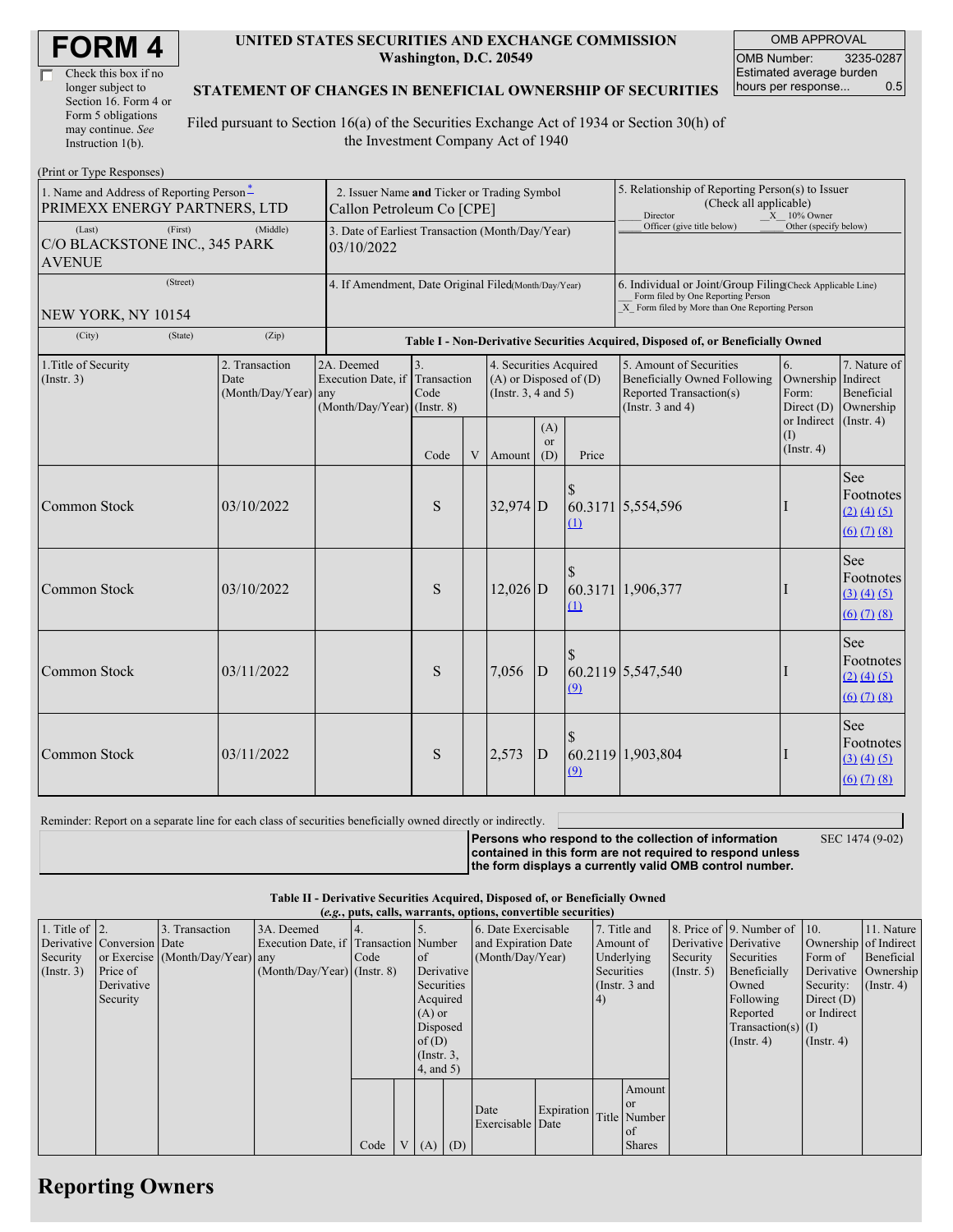|                                                                                                                          | Relationships |              |         |       |  |  |
|--------------------------------------------------------------------------------------------------------------------------|---------------|--------------|---------|-------|--|--|
| <b>Reporting Owner Name / Address</b>                                                                                    | Director      | 10%<br>Owner | Officer | Other |  |  |
| PRIMEXX ENERGY PARTNERS, LTD<br>C/O BLACKSTONE INC.<br><b>345 PARK AVENUE</b><br>NEW YORK, NY 10154                      |               | X            |         |       |  |  |
| Primexx Energy Corp<br>C/O BLACKSTONE INC.<br><b>345 PARK AVENUE</b><br>NEW YORK, NY 10154                               |               | X            |         |       |  |  |
| <b>BPP Energy Partners LLC</b><br>C/O BLACKSTONE INC.<br><b>345 PARK AVENUE</b><br>NEW YORK, NY 10154                    |               | X            |         |       |  |  |
| <b>BPP HoldCo LLC</b><br>C/O BLACKSTONE INC.<br><b>345 PARK AVENUE</b><br>NEW YORK, NY 10154                             |               | X            |         |       |  |  |
| BX Primexx Topco LLC<br>C/O BLACKSTONE INC.<br><b>345 PARK AVENUE</b><br>NEW YORK, NY 10154                              |               | X            |         |       |  |  |
| BCP VII/BEP II Holdings Manager L.L.C.<br>C/O BLACKSTONE INC.<br><b>345 PARK AVENUE</b><br>NEW YORK, NY 10154            |               | X            |         |       |  |  |
| Blackstone Energy Management Associates II L.L.C.<br>C/O BLACKSTONE INC.<br><b>345 PARK AVENUE</b><br>NEW YORK, NY 10154 |               | X            |         |       |  |  |
| Blackstone EMA II L.L.C.<br>C/O BLACKSTONE INC.<br><b>345 PARK AVENUE</b><br>NEW YORK, NY 10154                          |               | X            |         |       |  |  |
| Blackstone Management Associates VII L.L.C.<br>C/O BLACKSTONE INC.<br><b>345 PARK AVENUE</b><br>NEW YORK, NY 10154       |               | X            |         |       |  |  |
| BMA VII L.L.C.<br>C/O BLACKSTONE INC.<br><b>345 PARK AVENUE</b><br>NEW YORK, NY 10154                                    |               | X            |         |       |  |  |

# **Signatures**

| PRIMEXX ENERGY PARTNERS, LTD., By: Primexx Energy Corporation, its managing, general partner, By: /s/<br>Michael Christopher Doyle, Name: Michael Christopher Doyle, Title: President and Chief Executive Officer | 03/14/2022  |
|-------------------------------------------------------------------------------------------------------------------------------------------------------------------------------------------------------------------|-------------|
| ** Signature of Reporting Person                                                                                                                                                                                  | Date        |
| PRIMEXX ENERGY CORPORATION, By: /s/ Michael Christopher Doyle, Name: Michael Christopher Doyle, Title:<br><b>President and Chief Executive Officer</b>                                                            | 03/14/2022  |
| ** Signature of Reporting Person                                                                                                                                                                                  | Date        |
| BPP ENERGY PARTNERS LLC, By: /s/ Michael Christopher Doyle, Name: Michael Christopher Doyle, Title: President<br>and Chief Executive Officer                                                                      | 103/14/2022 |
| **Signature of Reporting Person                                                                                                                                                                                   | Date        |
| BPP HOLDCO LLC, By: /s/ Erik Belz, Name: Erik Belz, Title: Vice President and Secretary                                                                                                                           | 03/14/2022  |
| "Signature of Reporting Person                                                                                                                                                                                    | Date        |
|                                                                                                                                                                                                                   |             |